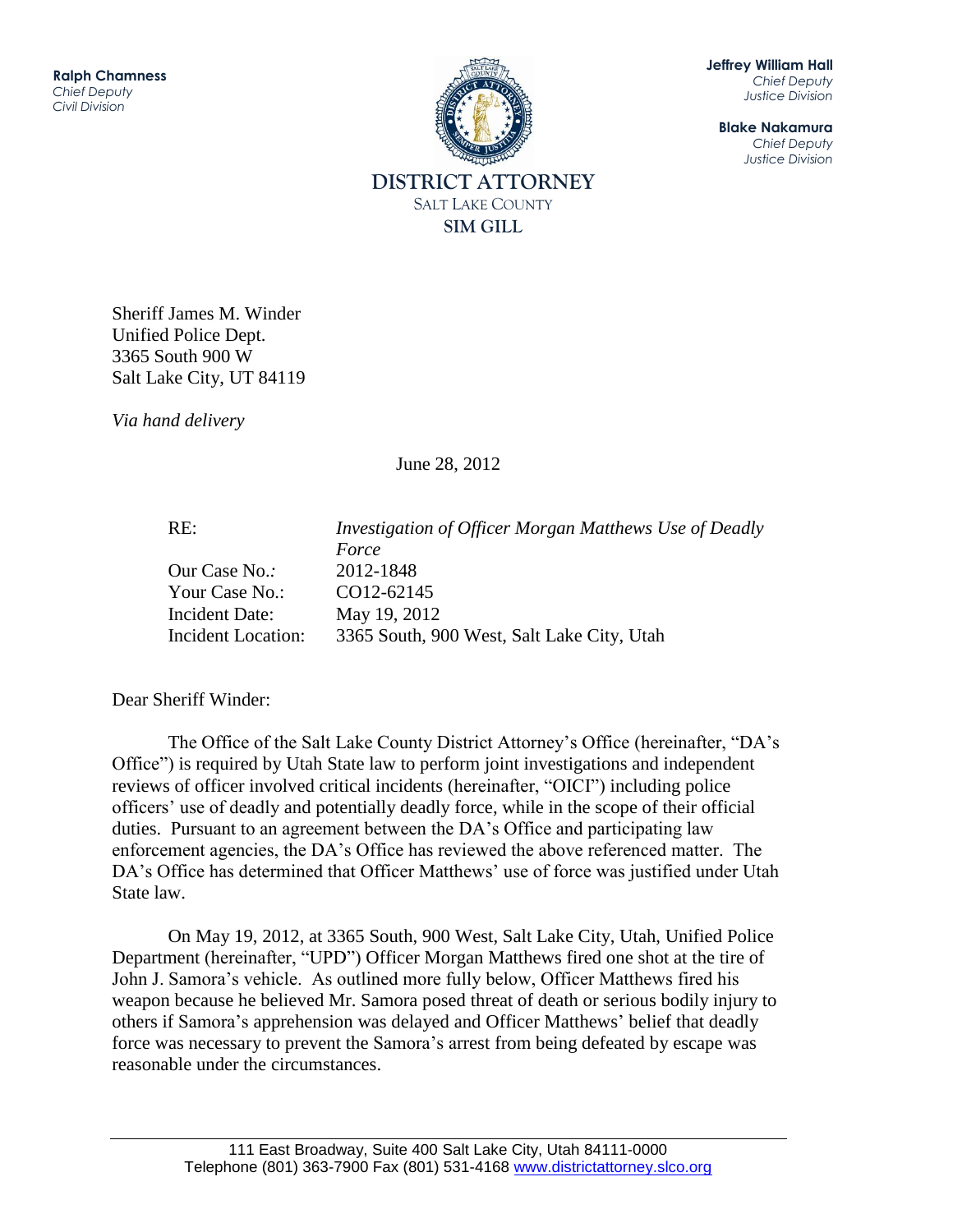# **MATERIALS RELIED UPON**

The following information developed during the joint investigation was among that relied upon for the independent review.

- **UPD Reports** in case no. CO 2012-62145, in which the investigation of the above referenced matter is set forth as discussed more fully below;
- **Reports of Sgt. Craig Hicken, District Attorney's Office Investigator**, in which Sgt. Hicken describes his investigative efforts and facts developed therefrom;
- **Statement of UPD Officer Morgan Mathews**, obtained by OICI protocol investigators on May 29, 2012 as set forth more fully below;
- **Statement of UPD Officer William Stone** obtained by OICI protocol investigators on May 19, 2012 as set forth more fully below;
- **Statement of UPD Officer Ryan Stocking** obtained by OICI protocol investigators on May 19, 2012 as set forth more fully below;
- **Statement of UPD Sgt. James Blanton** obtained by OICI protocol investigators on May 19, 2012 as set forth more fully below;
- **Photographs** of the OICI scene on May 19, 2012 and May 20, 2012;
- **Photographs** and forensic evidence depicting the Lincoln Town Car;
- **Surveillance videos** from Los Coyotes depicting the OICI event as more fully set forth below;
- **BOLO**<sup>1</sup> dated May 19, 2012 in which a Lincoln is described as carrying a parole fugitive who was armed and dangerous as more fully set forth below. See Attachment A;
- **Diagrams** of the OICI scene as set forth more fully below;
- **Salt Lake City Police Report**, Case No. 2012-86548, in which facts of Samora's May 23, 2012 arrest are set for as described in more detail below.

 $<sup>1</sup>$  "BOLO" is an abbreviation for "be on the lookout (for)" and refers to information sent from police</sup> dispatchers to law enforcement officers generally. In this matter, this BOLO went out in written format to officers' mobile data terminal (in –car computers) and audibly over the air.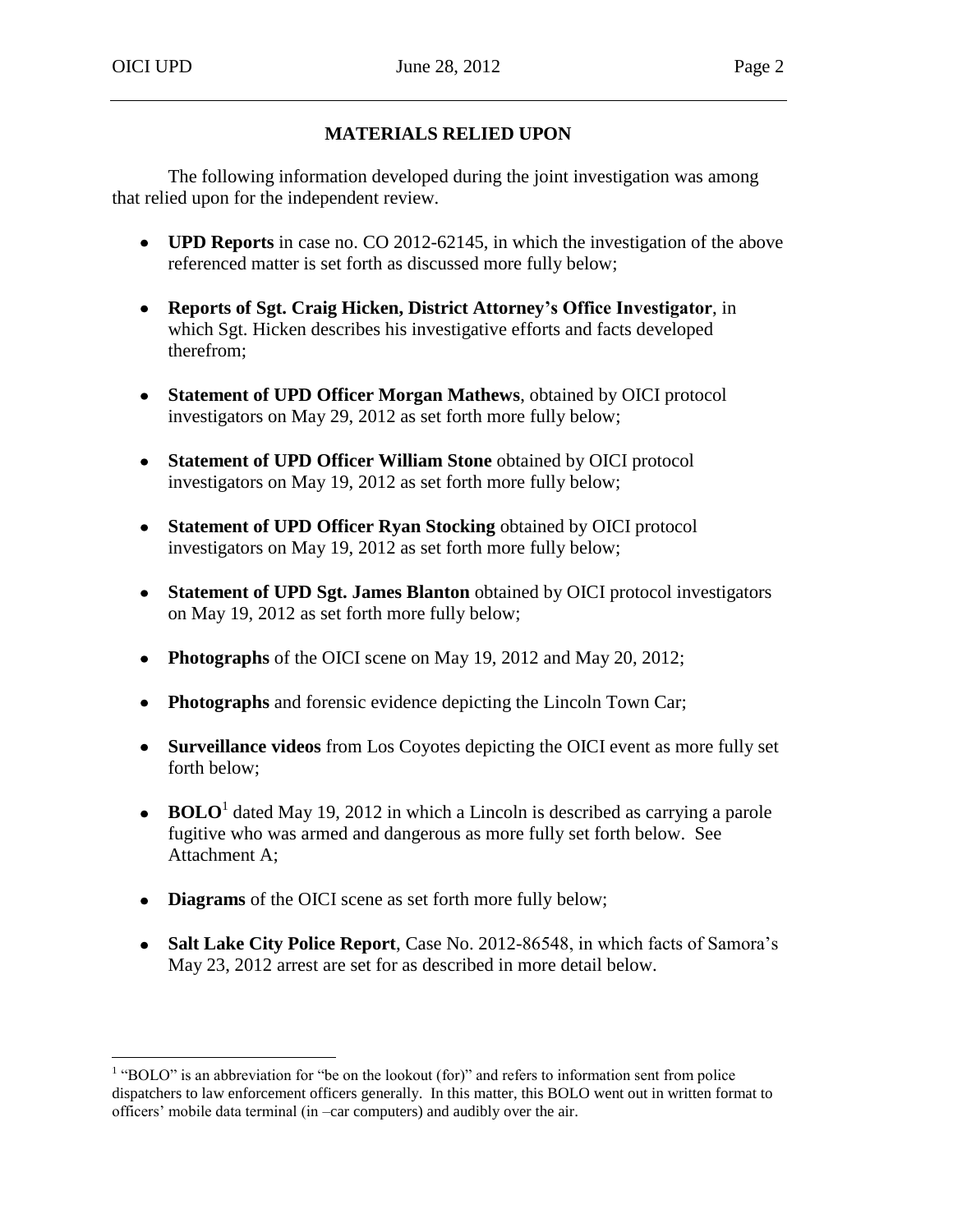The opinions and conclusions contained in this letter are based upon facts obtained from the joint investigation as set forth in sources referenced above among others.

Should additional or different materials or facts subsequently become known, the opinions and conclusions contained herein are subject to change based upon that additional information.

# **UTAH STATE LAW**

The following statutory provisions were among those relied upon for the legal analysis.

#### **76-2-401. Justification as defense -- When allowed.**

(1) Conduct which is justified is a defense to prosecution for any offense based on the conduct. The defense of justification may be claimed:

(a) when the actor's conduct is in defense of persons or property under the circumstances described in Sections **76-2-402** through **76-2-406** of this part;

(b) when the actor's conduct is reasonable and in fulfillment of his duties as a governmental officer or employee;

#### **76-2-404. Peace officer's use of deadly force.**

(1) A peace officer, or any person acting by his command in his aid and assistance, is justified in using deadly force when:

(a) the officer is acting in obedience to and in accordance with the judgment of a competent court in executing a penalty of death under Subsection **77-**18-5.5(3) or (4);

(b) effecting an arrest or preventing an escape from custody following an arrest, where the officer reasonably believes that deadly force is necessary to prevent the arrest from being defeated by escape; and

(i) the officer has probable cause to believe that the suspect has committed a felony offense involving the infliction or threatened infliction of death or serious bodily injury; or

(ii) the officer has probable cause to believe the suspect poses a threat of death or serious bodily injury to the officer or to others if apprehension is delayed; or

(c) the officer reasonably believes that the use of deadly force is necessary to prevent death or serious bodily injury to the officer or another person.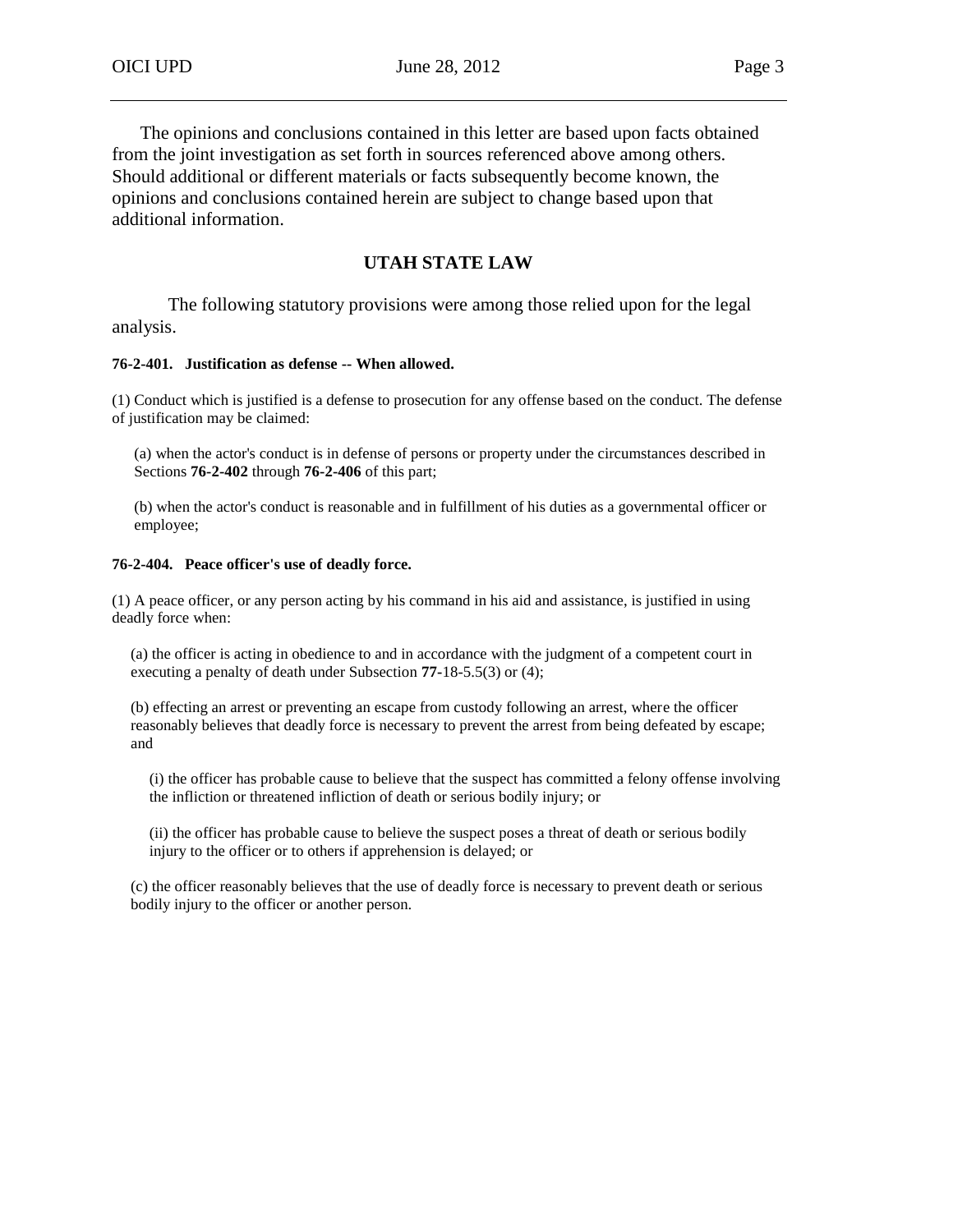# **FACTS**

On May 18, 2012, the Metro Gang Unit Intelligence Bulletin included, among other people, John Jesse Samora as one of the "most wanted" individuals sought by law enforcement. The intelligence bulletin stated that Samora was wanted for a parole violation<sup>2</sup>, a felony offense.

At 1:44 a.m. on May 19, 2012, a BOLO was issued by the Salt Lake City Police Department for a 1990 gray Lincoln automobile, Utah license plate C892JE. In the BOLO, the Lincoln was described as a fleeing suspect, last seen westbound on I-80. The BOLO included the information that the "occupants [were] armed and dangerous[;] one is a parole fugitive." See, *BOLO* attached hereto as Attachment A. The BOLO also relayed that the suspect "stated they will take out people if stopped." *Id.*

Shortly before 3:00 a.m., UPD Officers spotted the Lincoln in the Los Coyotes parking lot at 3365 South, 900 West, Salt Lake City, Utah. UPD Officer William Stone announced on the radio that he had found the vehicle described in the BOLO. Officer Stone saw UPD Officers Morgan Matthews and Ryan Stocking walking to the Lincoln. Officer Stone saw a male standing outside of and next to the Lincoln. Officer Stone saw the male get back in the vehicle, and saw Officers Matthews and Stocking yelling commands to the driver. Officer Stone saw Officers Matthews and Stocking striking the windows of the Lincoln in an attempt to access the driver.

Officer Stone saw the driver start the Lincoln and begin to drive off when he heard a pop. The Lincoln evaded Sgt. Blanton's patrol car in front of the Lincoln; the Lincoln drove off at a high rate of speed and was pursued by police cars in the area.

The Lincoln was later found and an examination revealed evidence consistent with a bullet impacting the Lincoln's driver's side rear wheel. An examination of the OICI scene showed broken glass from the Lincoln's windows; bullet fragments; an empty cartridge; and an impression in the front right quarter panel of a vehicle parked next to the OICI scene.

 $^{2}$  As per Utah State law, an offender sentenced to prison may be paroled by the Utah Board of Pardons and Parole. Upon receipt of allegations that a parolee has violated terms of his or her parole, the Board may issue a warrant for the arrest of the parolee. For Samora to have been wanted for a parole violation, Samora would have (by definition) been convicted of a felony, sentenced to prison, paroled from prison and have allegedly violated the terms of his parole. If an offender is adjudged in violation of parole, the offender may be returned to incarceration at the prison.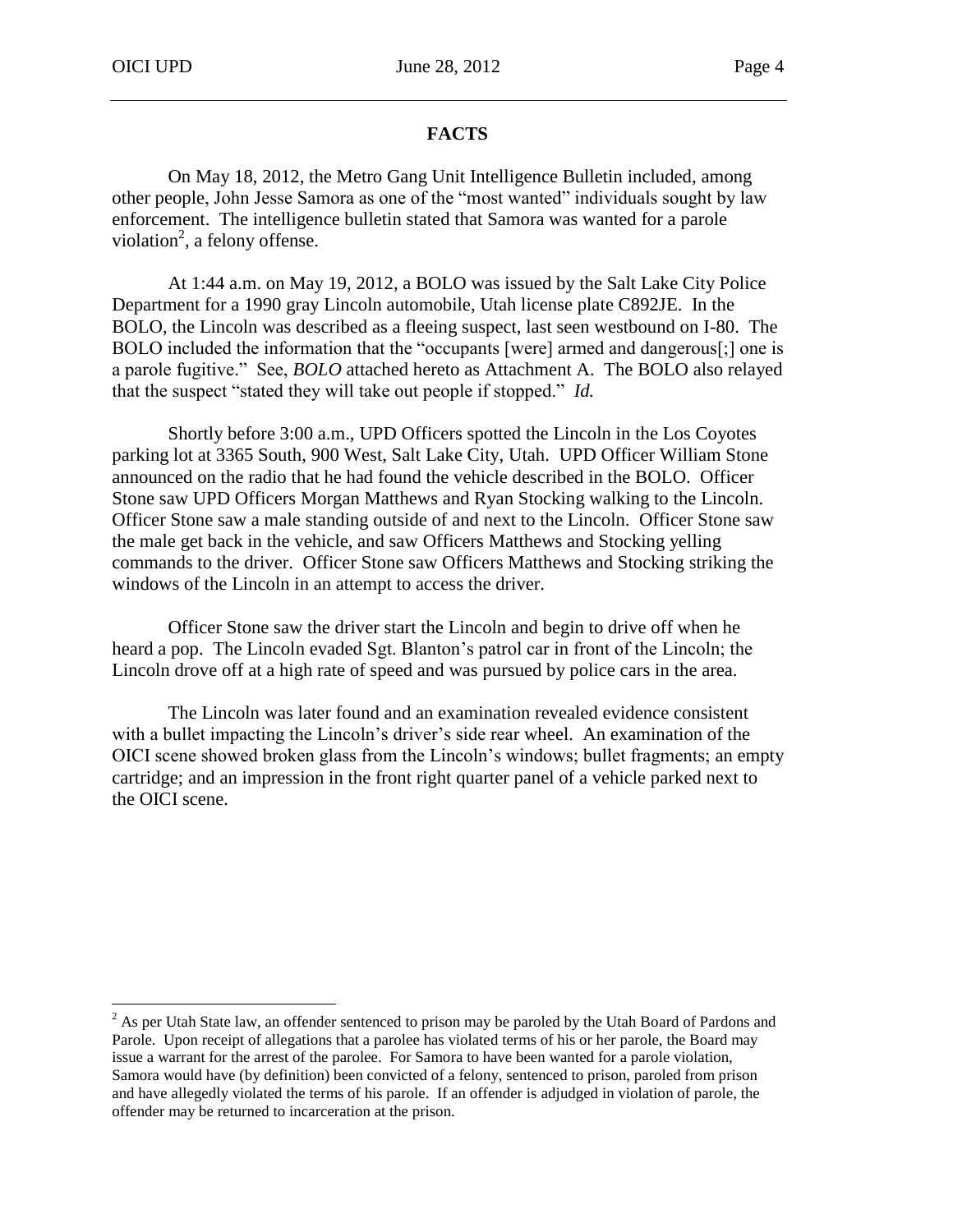### **INTERVIEWS, STATEMENTS**

As identified previously, interviews and statements were taken from witnesses to the incident. Below is an outline of the information from the interviews and statements that were material to the review.

### *Officer Matthews*

On May 29, 2012, Officer Matthews was interviewed with his attorney present by UPD Detective Rob Scott and DA's Office Investigator Sgt. Craig Hicken. Officer Matthews said he started a "secondary assignment" shift at about 12:30 a.m. on May 19, 2012 at the Los Coyotes nightclub at 3365 South, 900 West, Salt Lake City, Utah. Officer Matthews was in his duty uniform.

Officer Matthews said while he and UPD Officer Ryan Stocking were in the Los Coyotes parking lot, Officer Matthews heard another UPD unit on the radio announce the officer believed he had found a vehicle described in a recent BOLO. Officer Matthews said he was aware from the BOLO<sup>3</sup> that the person sought was reported to be armed, that "he [wanted] to take out a cop;" Officer Matthews said he also believed the person sought "wants to go out like his ...buddy Marano<sup>4</sup> [sic]." *Transcript of Interview of Officer Morgan Matthews*, p.3.

Officer Matthews said he saw a Lincoln Town Car pull into the parking lot and back into a parking stall. Officer Matthews said he heard UPD Officer William Stone call over the radio that he was behind the Lincoln and could see that the vehicle had one male occupant.

Officer Matthews said he and Officer Stocking began to walk over to the Lincoln. Officer Matthews stated he could see the Lincoln's driver watching Officer Stone's patrol car. Officers Matthews and Stocking continued to walk towards the Lincoln. As they did so, the driver got out of the Lincoln and continued to watch Officer Stone's vehicle drive in the parking lot.

Officer Matthews said the driver then noticed Officers Matthews and Stocking walking towards him. Officer Matthews said that the driver's expression conveyed alarm and the driver began running back to the Lincoln. Officer Matthews said that Officer Stocking verbally confirmed that he recognized the driver as John Samora. Officer Matthews said that he drew his firearm from his holster and continued to approach Samora.

<sup>&</sup>lt;sup>3</sup> Officer Matthews said he couldn't remember whether he heard the BOLO himself, but he stated he and Officer Stocking discussed the BOLO and the person sought therein.

<sup>4</sup> Officer Matthews was referring to Jesus Merina, who was involved in an OICI on June 24, 2011. Merina led police officers on a high-speed pursuit during and after which he fired numerous shots at police officers. Merina was killed by police after he continued to fire at officers even after being struck by a police vehicle.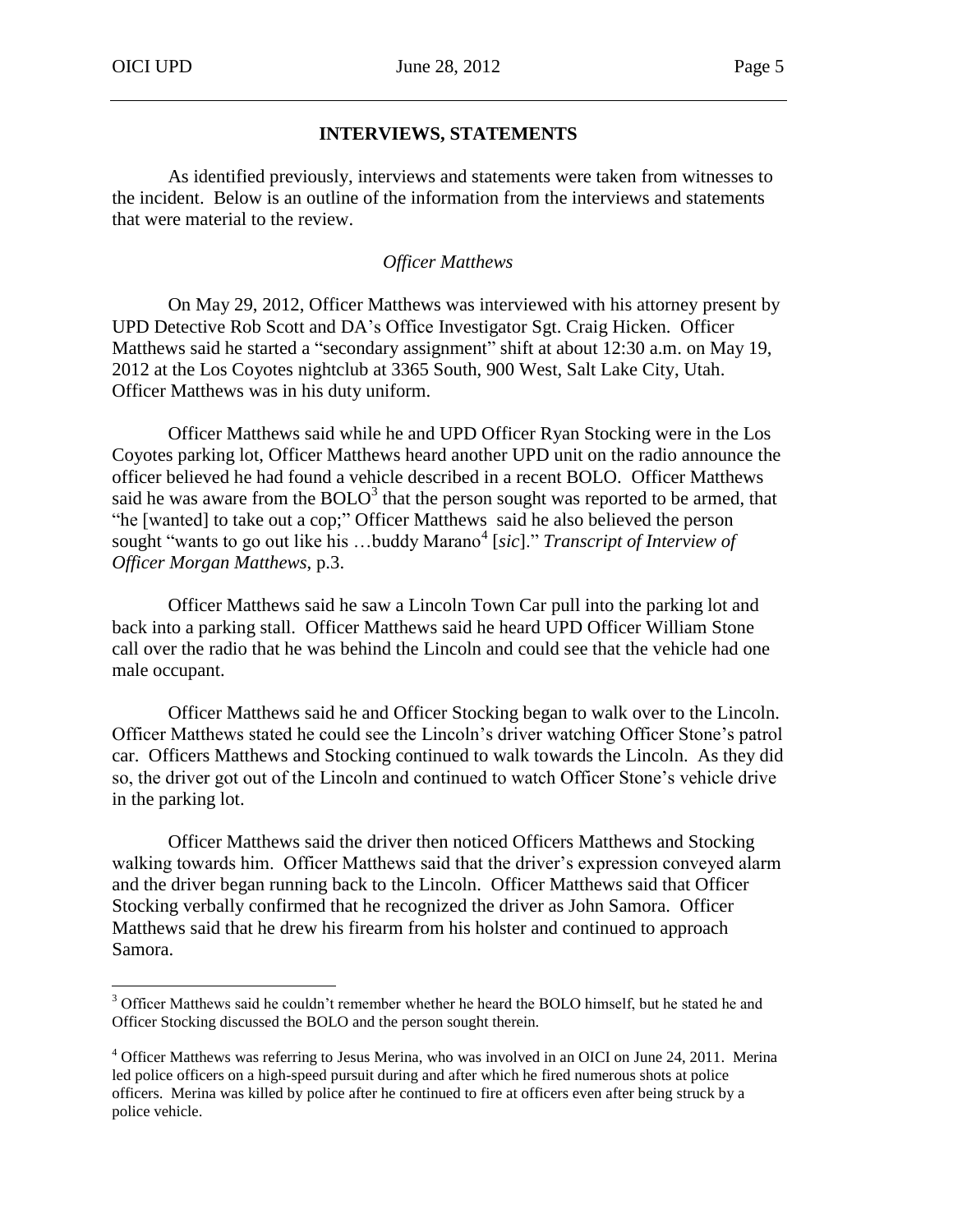Samora got back into the Lincoln. Both officers began yelling commands to Samora to get out of the vehicle, but Samora did not comply; instead, he started the car. Officers Matthews and Stocking both began to strike the windows of the vehicle to gain access to the driver and arrest him. Officer Matthews said he was using his firearm to strike the window. After a few strikes, Officer Matthews broke the driver's side window.

Samora did not comply with any of the officers' commands. Instead, he put the Lincoln into gear and began to drive away from them. Officer Matthews said that, believing Samora to be the armed and dangerous person described in the BOLO, and a person who apparently wanted to "take out a cop," and "go out like his … buddy Marano [*sic*]," Officer Matthews pointed his weapon down and fired at the Lincoln's driver's side rear tire. Officer Matthews said he fired "hoping to disable the vehicle" and "prevent a chase" because he feared for the safety for "not only everybody in the parking lot" but also "the general safety of everybody around." *Id.* Officer Matthews said he believed Samora was a "parole fugitive," and in firing at the tire, Officer Matthews was trying to prevent a chase that he believed would ensue. *Id.* at 16.

Officer Matthews said that when he fired at the tire, he knew the location of other people around him. Officer Matthews said he specifically knew that Officer Stocking was about forty-five degrees off line from the direction of fire when he shot. Officer Matthews also accounted for the location of Officer Stone, others in the parking lot as well as the suspect, Samora.

Officer Matthews said he believed he did not hit the tire, because he could see the tire was still inflated as Samora drove off. Officer Matthews said he remained to protect the scene while other officers gave chase. At this point, Officer Matthews discovered he was injured and bleeding.

Officer Matthews said that he was between the Lincoln and another parked vehicle in the next parking stall when he fired. Officer Matthews estimated that he was about four to five feet away from the tire when he fired. Officer Matthews said he aimed by panning his weapon, tracking with the rear tire and fired at the tire. Officer Matthews said he believed it was about ten seconds between his arrival at Samora's vehicle and when Samora drove off.

### *Officer Stocking*

On May 19, 2012, UPD Officer Ryan Stocking was interviewed with his attorney present by Det. Scott and Sgt. Hicken. Officer Stocking said he started a "secondary assignment" shift at about 12:30 a.m. on May 19, 2012 at the Los Coyotes nightclub. Officer Stocking was in his duty uniform.

Officer Stocking said that he heard radio traffic from Officer Stone who had spotted the wanted vehicle in the parking lot. Officer Stocking said he and Officer Matthews walked towards the Lincoln. Officer Stocking said as he approached, he recognized Samora; Officer Stocking knew Samora when Officer Stocking worked at the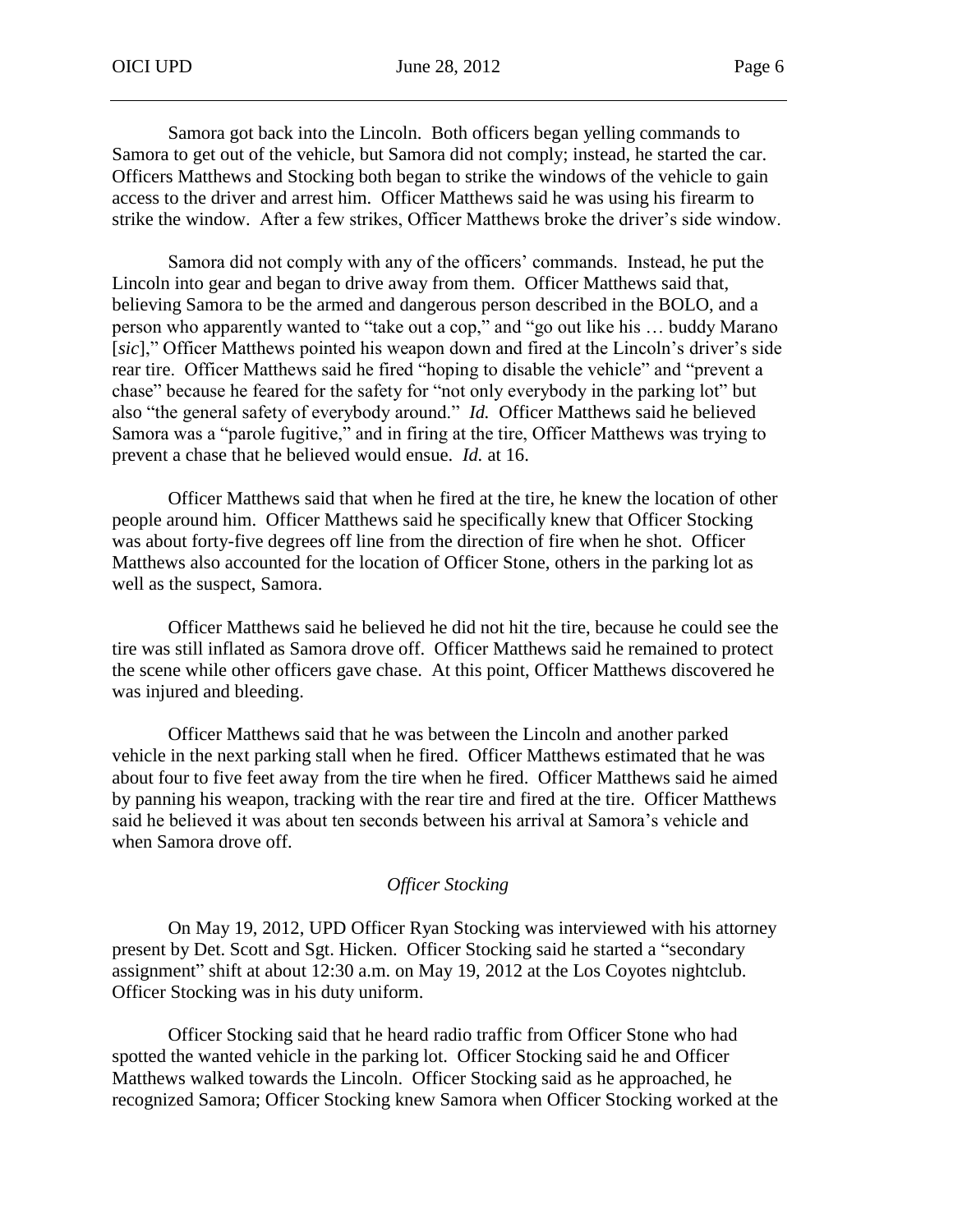Salt Lake County Jail and Samora was an inmate there. Officer Stocking said he knew that Samora's criminal history included violent offenses and that Samora was an active gang member. Officer Stocking said he knew Samora was "in and out of maximum security for getting into fights with inmates fairly consistently and disobeying the rules." *Id.* at 10. Officer Stocking said that on the night of the OICI, he knew Samora had a felony warrant for his arrest.

As Officer Stocking approached Samora, he said: "John, put your hands in the air." Officer Stocking said he approached Samora with his firearm drawn. Officer Stocking said Samora was standing outside the Lincoln with the car door open. Officer Stocking said that when Samora saw Officers Stocking and Matthews, Samora "jumped in the car." *Transcript of Interview of Officer Ryan Stocking*, p.3.

Officer Stocking said he went to the Lincoln's passenger side front window, holstered his firearm, and struck the window with his baton. Officer Stocking said the window broke after two strikes. Officer Stocking said Officer Matthews was giving commands to Samora to get out of the car, but Samora was not complying. Officer Stocking said he intended to use his taser on Samora, but didn't get a chance to; Officer Stocking said Samora put the car in gear and drove out of the parking stall.

Officer Stocking said after Samora drove away, he heard radio traffic that a gun had been shot. Officer Stocking said he did not recall hearing a gunshot during the OICI. Officer Stocking put his baton away, ran to his police car and began to pursue Samora along with other police officers.

### *Officer Stone*

On May 19, 2012, UPD Officer William Stone was interviewed by Det. Scott and Sgt. Hicken. Officer Stone said that earlier that day, he was on duty in uniform and in his patrol car when a BOLO came over the air. Officer Stone said he printed out the BOLO and listened to radio traffic about the wanted suspect. Officer Stone said he reviewed and familiarized himself with the information in the BOLO; Officer Stone said he did not know who the wanted person was.

Officer Stone said later that night, he saw a Lincoln that generally matched the description of the wanted vehicle in the BOLO. Although he lost sight of the car briefly, he found the Lincoln in the parking lot of Los Coyotes. After he confirmed the vehicle matched the description in the BOLO, he advised his sergeant over the radio that he had found the wanted vehicle.

Officer Stone said he drove into the Los Coyotes parking lot, but didn't want to interact with the suspect without other officers present. Officer Stone said he drove around the parking lot and saw Officers Matthews and Stocking walking toward the Lincoln. Officer Stone said he positioned his patrol so as not to interfere with Officers Matthews and Stocking who were close to the suspect vehicle.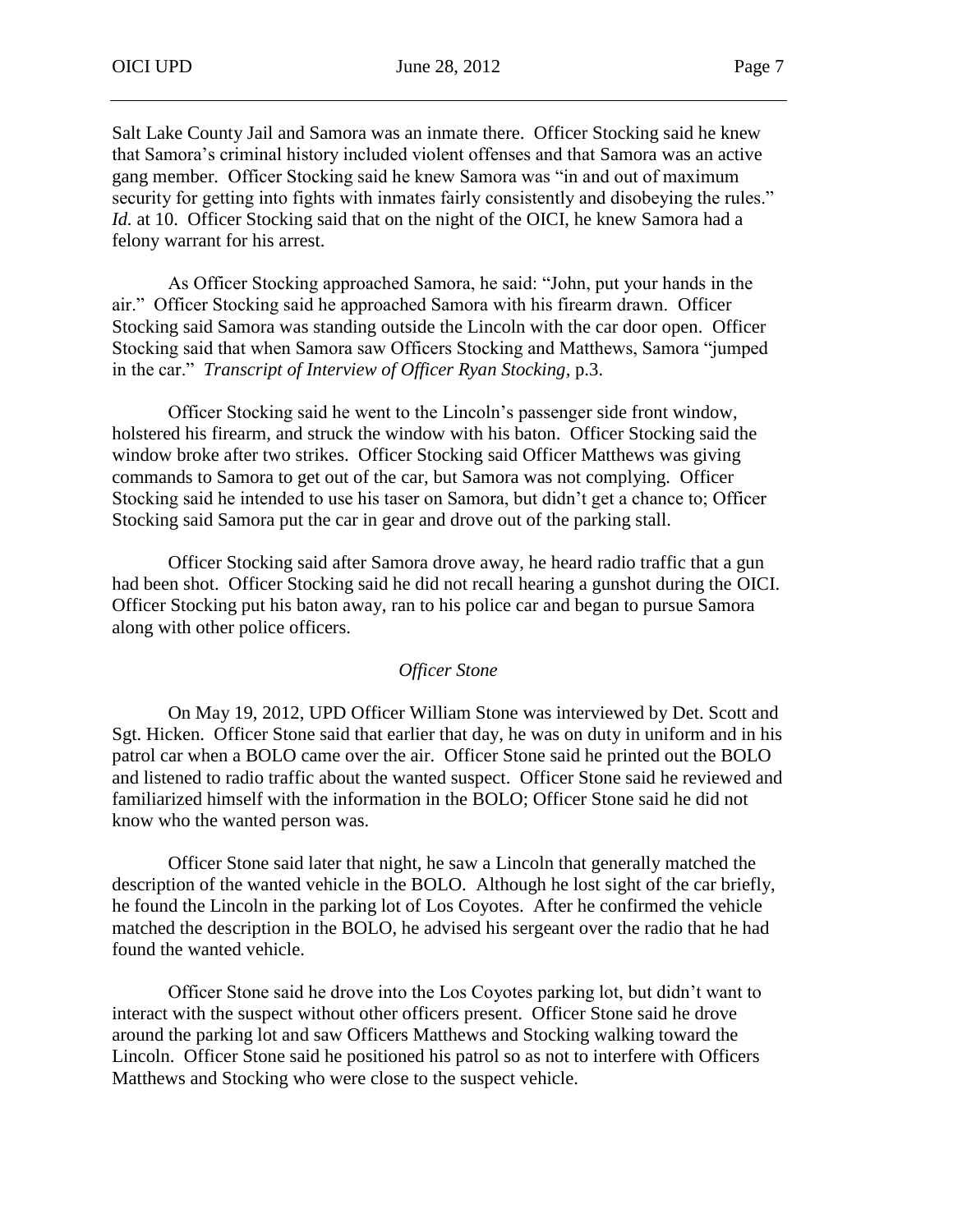Officer Stone said he stopped his patrol vehicle and got out. He said he could see the suspect outside of the Lincoln and could see Officer Stocking approaching the suspect. Officer Stone said he believed Officer Stocking had drawn his firearm. Officer Stone said he was about to draw his firearm because the BOLO said the suspect was armed and dangerous, but hesitated to draw his weapon because Office Matthews was in his line of fire.

Officer Stone said he observed the suspect get back into the Lincoln and heard Officers Matthews and Stocking commanding the suspect to get out of the car. Officer Stone said that once the suspect got back in the Lincoln, Officer Stone got back in his patrol car because Office Stone didn't "know what [the suspect was] reaching for. All I know is the information … he's got weapons… and they're going to try and take anybody off who's .. so I'm preparing to get a gun fight …." He saw the officers striking the Lincoln's windows. Officer Stone said he saw the suspect car move and heard a gunshot. Officer Stone said the suspect drove off at a high rate of speed, nearly hitting two other officers' vehicles.

#### *Sgt. Blanton*

On May 19, 2012, UPD Sgt. James Blanton was interviewed by Det. Scott and Sgt. Hicken. Sgt. Blanton said while he was working earlier that morning, he was providing back up to Officer Stone on a traffic stop when they saw a Lincoln Town Car that matched the description of a wanted vehicle described in an "ATL [Attempt to Locate<sup>5</sup>.]" *Transcript of Interview of Sgt. Blanton*, p.1. Sgt. Blanton said that he heard the ATL over the radio from dispatch, preceded by three beeps that dispatchers use to alter those listening that urgent radio traffic will follow. Sgt. Blanton also said that he saw the BOLO on his computer describing the suspect information. Sgt. Blanton recalled that the BOLO about Samora included the information that "he was armed," and that it "said that he would kill cops if he had to." *Id.* at 3.

Sgt. Blanton and Officer Stone discussed the Lincoln as the suspect vehicle and that the likely driver, John Samora, was "armed and dangerous fugitive number one for the Metro Gang Unit." *Id.* at 1. Sgt. Blanton and Officer Stone drove their vehicles to look for the Lincoln. Sgt. Blanton said that eventually Officer Stone notified him on the radio that Office Stone located the Lincoln in the Los Coyotes parking lot.

Sgt. Blanton said that Officers Matthews and Stocking were working at the Los Coyotes parking lot. Sgt. Blanton said he turned his vehicle around and he heard "shots fired ... he's fleeing" over the air. *Id.* Sgt. Blanton said as he turned the corner to enter the Los Coyotes parking lot, the Lincoln "was coming straight at [him] and he's just barreling fast as he can at me." *Id.*

<sup>&</sup>lt;sup>5</sup> The terms BOLO and ATL are often interchanged with each other and mean substantially the same thing.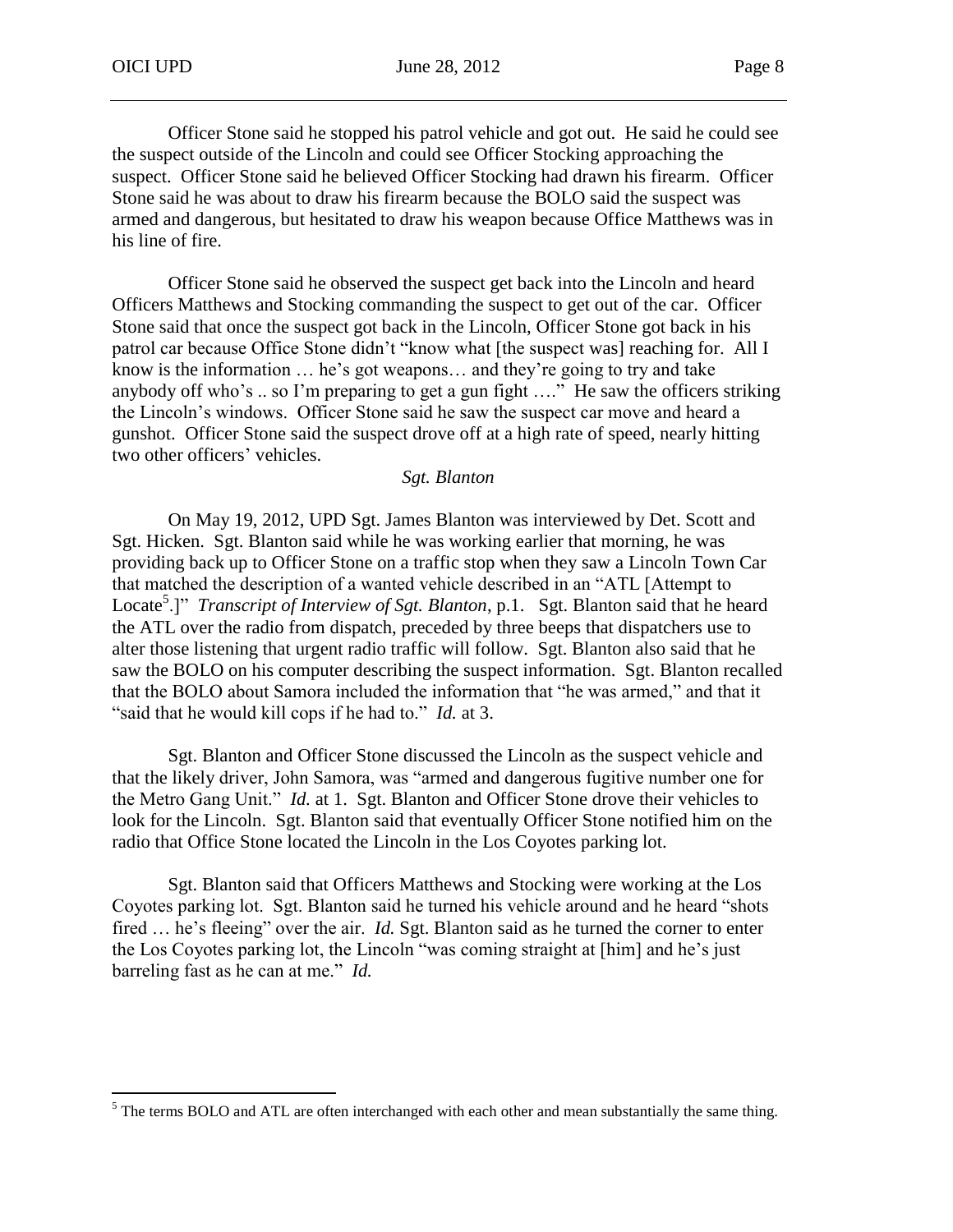### *Gang Task Force*

According to a report authored by Salt Lake City Police Detective Devin Stutz, on May 23, 2012, the Safe Streets Task Force gang detectives responded to Samora's home. Detectives Ford, Riley and Stutz arrested Samora on the outstanding fugitive warrant. After being arrested, Samora made a comment to the detectives about being shot at by police.

### **SCENE PHOTOGRAPHS AND DIAGRAMS**

As mentioned above, the incident occurred in the Los Coyotes' parking lot. Photographs taken at the OICI and subsequently confirm that Officer Matthews was within a few feet of Samora's tire when Matthews fired the shot. As shown in the photograph below, debris from the Lincoln's window and bullet fragments generally corroborate Officer Matthews' statements that he was within a few feet of the rear tire when he fired. The yellow placards shown below depict the location of bullet fragments found on the ground.

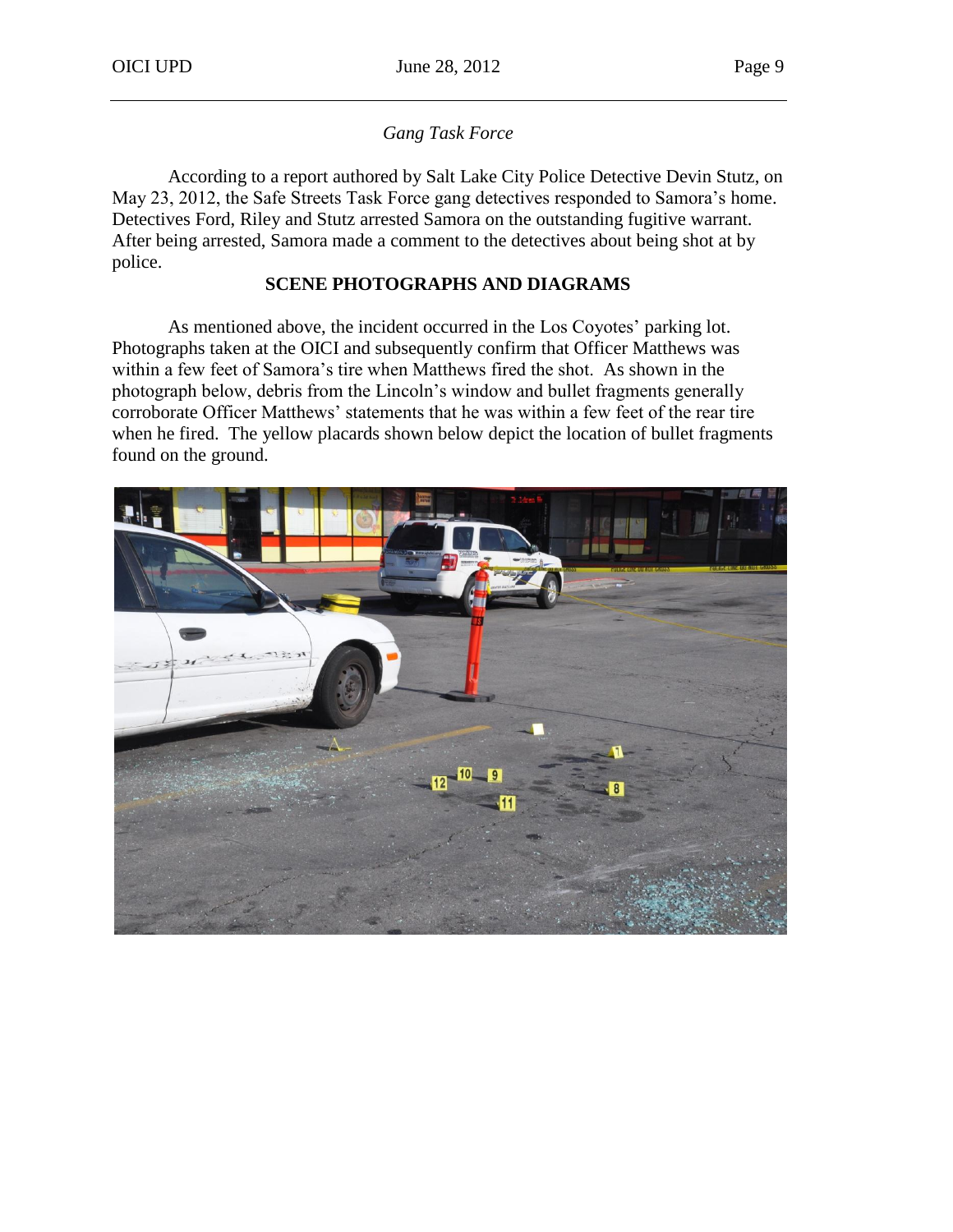The following photograph depicts detail of the white vehicle shown above. This vehicle was parked next to the Lincoln prior to the OICI. Officer Matthews was between the Lincoln and the white vehicle shown above. As shown below, Officer Matthews backed up into the white vehicle's right front quarter panel, leaving an impression in the quarter panel.



As illustrated by the above photographs, Officer Matthews was in very close proximity to the Lincoln and in a confined area when the Lincoln sped off. The above photographs also corroborate Officer Matthews' statements that he was four to five feet away from the Lincoln's tire when he fired. The above photographs show that Officer Matthews may have been even closer when he fired.

### **DISCUSSION**

### *1. Police Officer's Use of Deadly Force*

As reflected in Utah Code Annotated 76-2-404, the justification for the use of deadly force by a peace officer "when effecting an arrest" requires that the officer have "probable cause to believe the suspect poses a threat of death or serious bodily injury to the officer or others if apprehension is delayed."

Case law is consistent with and adds to the factors to analyze. Among the factors to consider include "the severity of the crime at issue, whether the suspect poses an immediate threat to the safety of the officers or others, and whether he is actively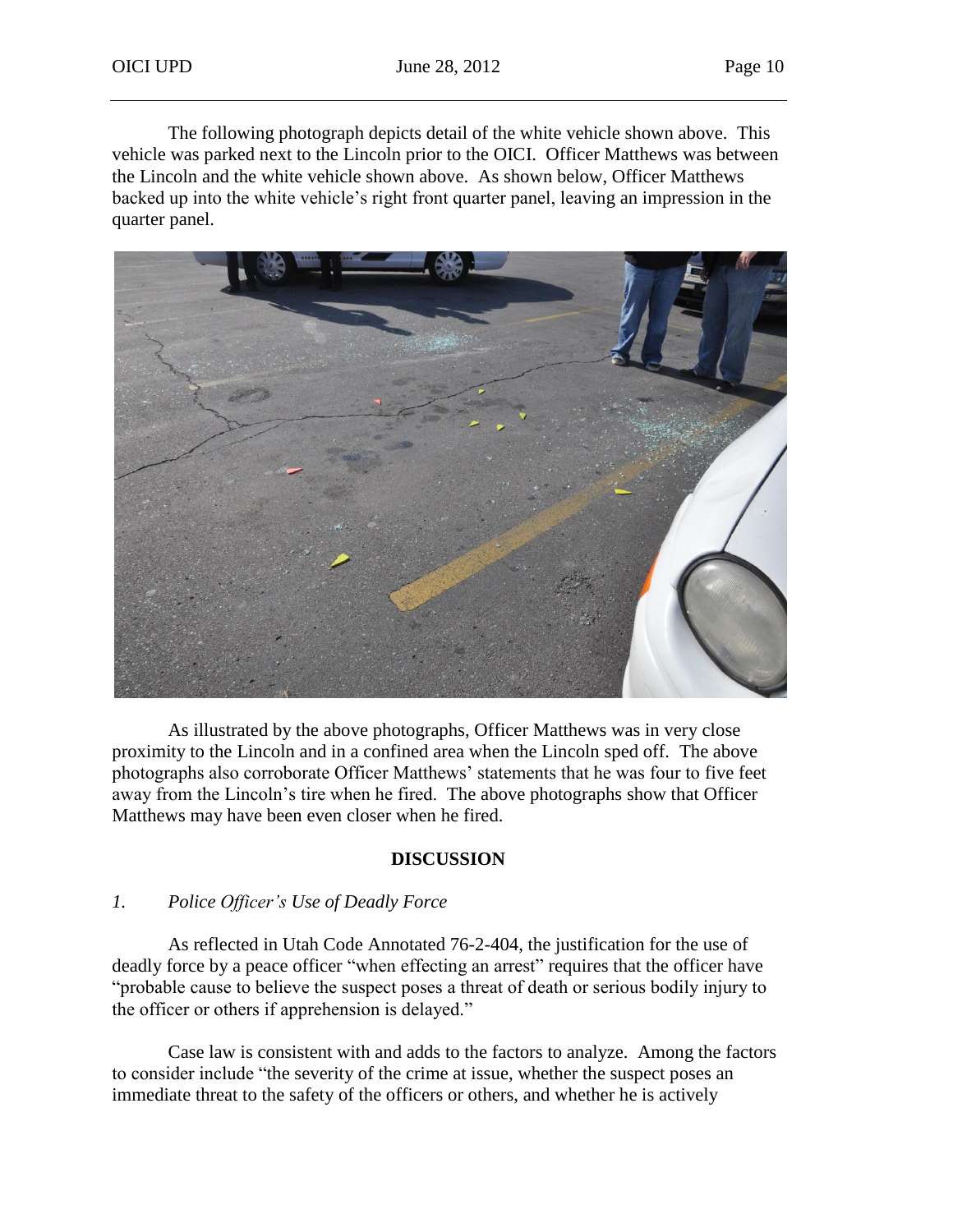resisting arrest or attempting to evade arrest by flight." *Cordova v. Aragon*, 569 F.3d 1183, 1188 (10th Cir. 2009), quoting *Weigel v. Broad,* 544 F.3d 1143, 1151-52 (10th Cir. 2008)(citation omitted).

Our standard of analysis is also governed by a principle articulated in the *Cordova* opinion: "We … ask 'whether the officers' actions are 'objectively reasonable' in light of the facts and circumstances confronting them, without regard to their underlying intent or motivation." *Cordova*, at 1188 (citations omitted). Furthermore, "[r]easonableness 'must be judged from the perspective of a reasonable officer on the scene,' who is 'often forced to make split-second judgments—in circumstances that are tense, uncertain, and rapidly evolving—about the amount of force that is necessary in a particular situation." *Id.* 

Thus, Officer Matthews' use of force must be analyzed by considering whether his actions were objectively reasonable from the perspective a reasonable officer on the scene, in light of the facts and circumstances confronting him. Careful and individual consideration of the specific circumstances surrounding and causing the use of deadly force, as measured by a reasonable officer, must control the analysis of whether the use of force was reasonable and justifiable.

# *2. Effecting an Arrest, Preventing a Pursuit.*

Immediately prior to and at the time of the OICI, Officer Matthews reasonably believed that the Lincoln was the vehicle described in the BOLO. Officer Matthews also reasonably believed that the person sought was reported to be armed, and that "he [wanted] to take out a cop;" Officer Matthews said he also believed the person sought "wants to go out like his …buddy Marano [*sic*]." Officer Matthews also reasonably believed that the suspect had an arrest warrant for being a "parole fugitive," including all the information implied by being a parole fugitive as outlined above.

All available evidence indicates that Officer Matthews did not fire prior to Samora driving off. When Samora, contrary to the officers' commands, started to drive off, Officer Matthews pointed his weapon down and fired at the Lincoln's driver's side rear tire. When Officer Matthews fired, "hoping to disable the vehicle" and "prevent a chase" he did so reasonably fearing for the safety for "not only everybody in the parking lot" as well as "the general safety of everybody around."

### *3. The Use of Deadly Force was Justified*

Officer Matthews is justified in using deadly force against Samora. Immediately prior to the OICI, Officer Matthews was effecting the arrest of Samora. Samora was "actively resisting arrest [and attempted] to evade arrest by flight." *Cordova*, at 1188. Based upon Officer Matthews' knowledge of Samora's history and background, Officer Matthews had "probable cause to believe [that Samora posed] a threat of death or serious bodily injury to the officer or others if apprehension [were] delayed." *Id.*

Officer Matthews and others used several means to arrest Samora. The officers gave several verbal commands to Samora in order to take him into custody. Samora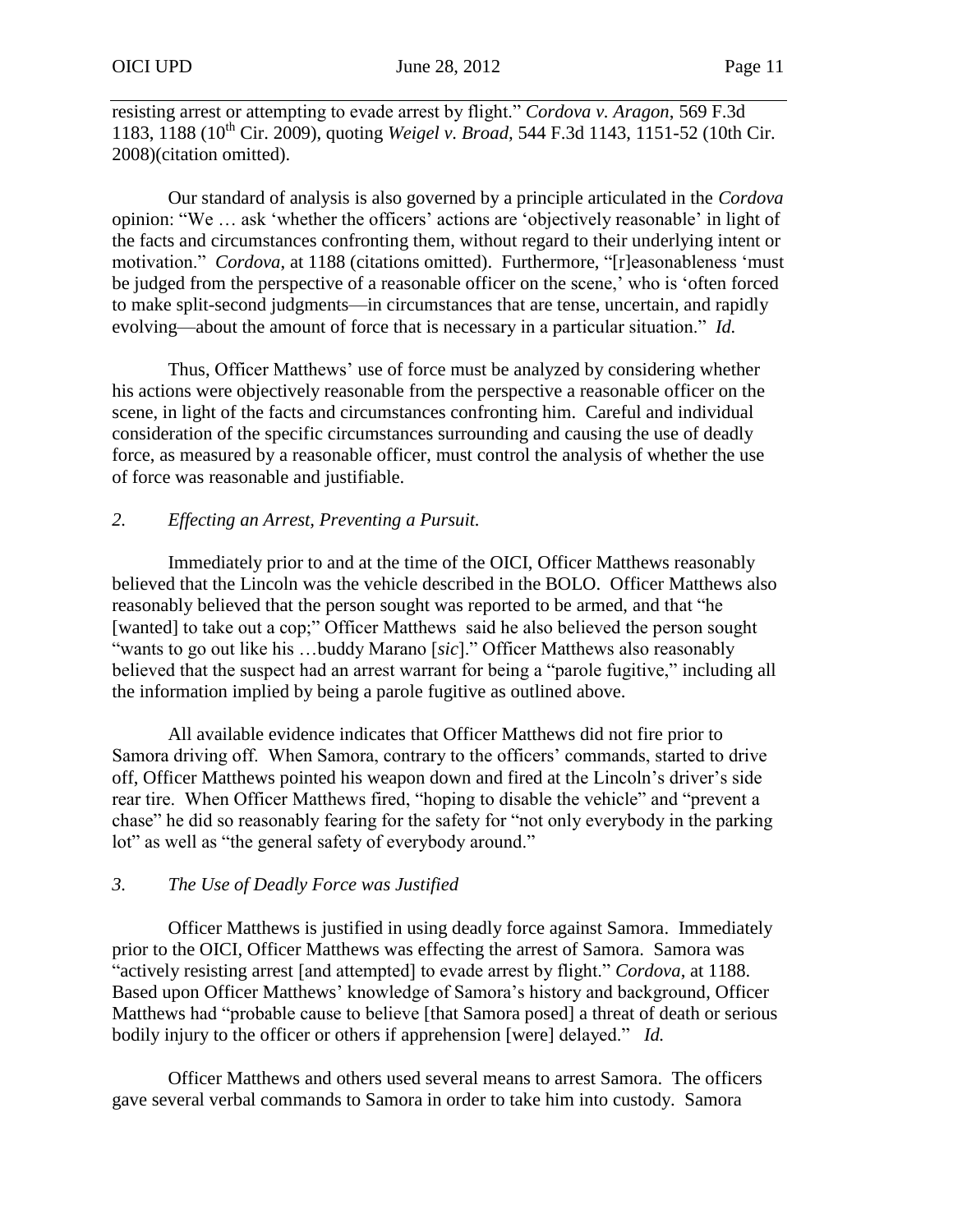acted contrary to the verbal commands. Officers Matthews and Stocking used impact weapons to gain access to Samora to take him into custody. Instead of complying with the officers' commands, Samora actively resisted arrest and evaded arrest by flight. Officer Matthews awareness that Samora was "armed and dangerous;" that Samora had an active parole violation warrant for his arrest; that it was believed that Samora "stated [he] will take out people if stopped;" and that Samora was on the gang's most wanted list all contributed to probable cause that if Samora's apprehension were delayed, Samora posed a threat of death or serious bodily injury to others.

# **OICI CONCLUSIONS**

Officer Matthews was aware of Samora's criminal history, present status and threats he allegedly made. Officer Matthews had probable cause to believe that delaying Samora's apprehension would pose a threat of death or serious bodily injury to the officer or others. As such, we conclude that Officer Matthews' use of deadly force against Samora was justified under Utah Law.

Very Truly Yours,

\_\_\_\_\_\_\_\_\_\_\_\_\_\_\_\_\_\_\_\_\_\_\_\_\_\_\_\_ Sim Gill, Salt Lake County District Attorney

SG/JWH/jh

cc: Officer Morgan Matthews